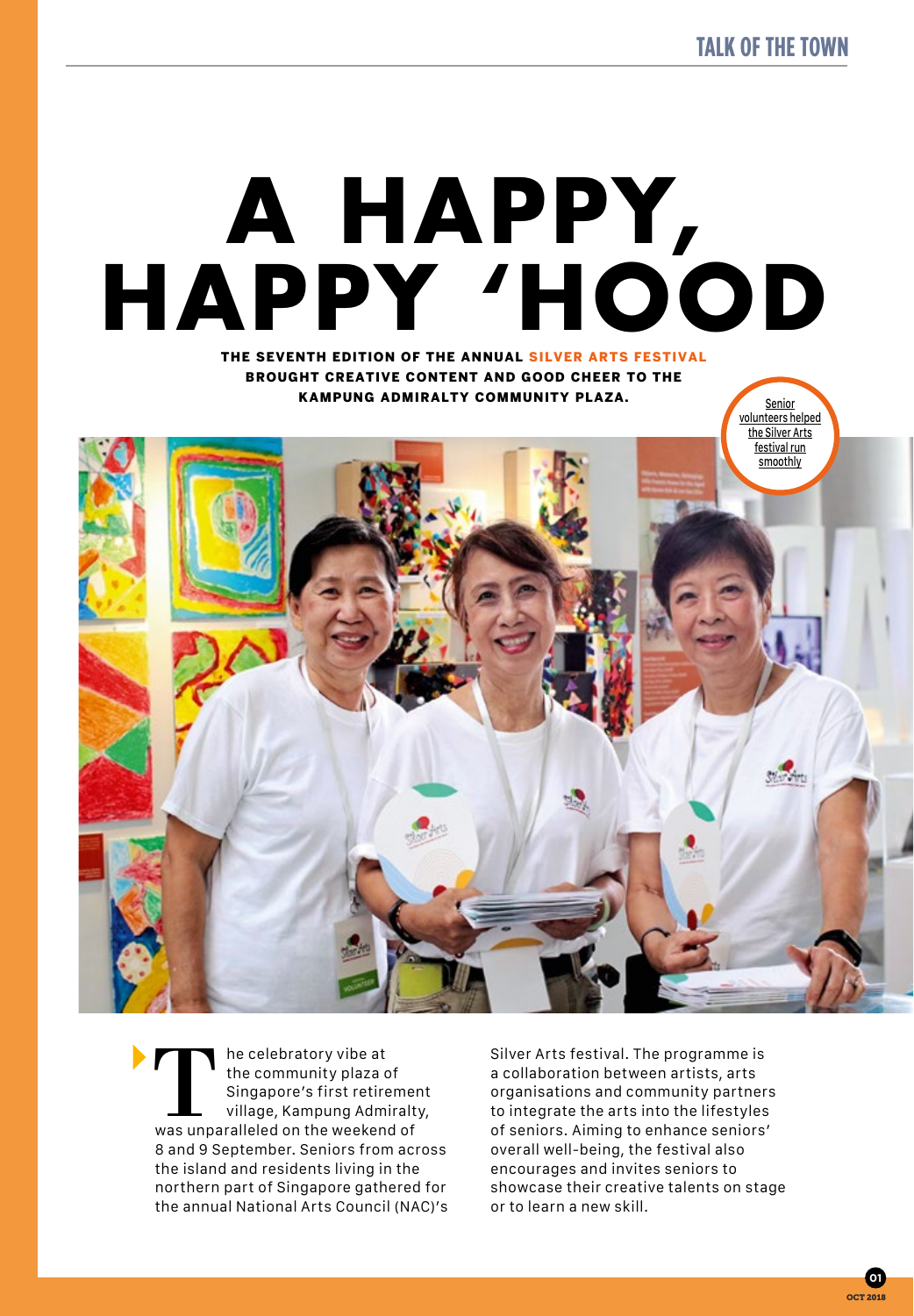### **TALK OF THE TOWN**



#### For Seniors, By Seniors

Admiralty residents, good friends and neighbours Mdm Noorzakiah Binte Kamari and Mdm Noorkamariah Binte Mohd Yassar weren't just bystanders at the event, but also participants of an experiential theatre performance titled "It's a Happy, Happy World!". A joint initiative by the NAC and the NTUC Health Active Ageing Hub (Kampung Admiralty), the intergenerational Community Arts Project showcased on stage the meaning of happiness through the perspectives of both seniors and youths.

In preparation for the performance, Mdm Noorzakiah and Mdm Noorkamariah underwent a series of storytelling and creative movement workshops, which started in June. "The whole process was very enjoyable for me," said Mdm Noorzakiah, 59. "Now that my children are grown up, it's time I have some fun with peers around my age." Mdm Noorkamariah, 63, echoed a similar sentiment as she encouraged audience members to pen their thoughts about what makes "a happy, happy world" on a 100-mirror installation set up at the plaza.

The retiree expressed appreciation for the festival and the facilities at Kampung Admiralty, which was officially opened by Prime Minister Lee Hsien Loong on 12 May. "Ever since this hub opened, my



friends, neighbours and I have been coming by almost every other day," Mdm Noorkamariah let in, clearly pleased. "Some mornings we are here for a mass aerobics class, another day a traditional Chinese tapping exercise. I am also attending sewing lessons conducted here. These activities make me happy and help occupy my time."

#### Keeping Active

Chinese folk dance and ballet troupe Dance Dynamic, which is made up of members as old as 75 years of age, also entertained the crowd with a

Samara and Shiraz Joseph (extreme right) were there to support their grandmother. who performed at the event



**02** Teette 20